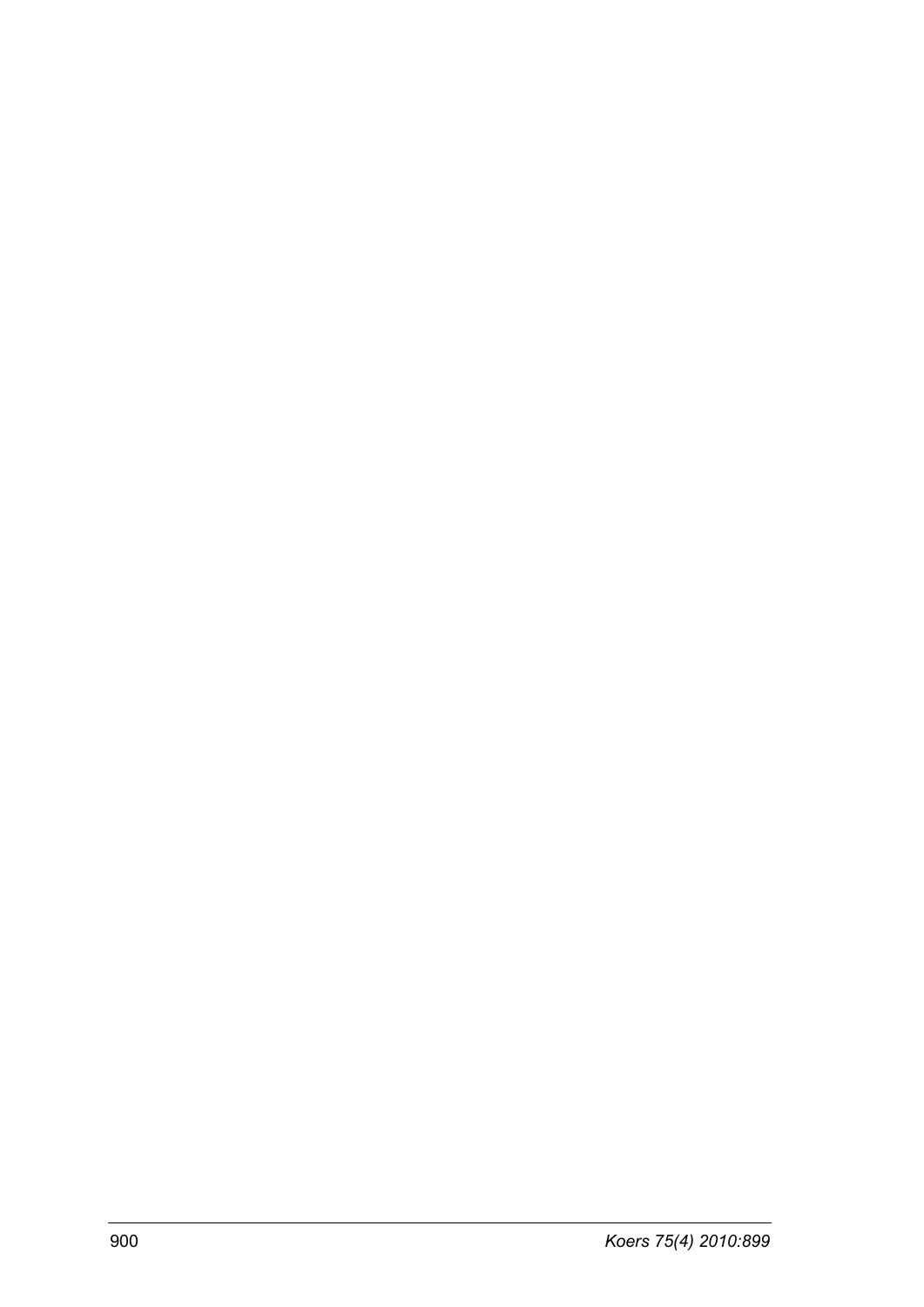

### **Resensies / Reviews**

# Neo-Marxism and neo-Calvinism

**Klapwijk, Jacob.** 2010. **Dialetic of Enlightenment: critical theory and the messianic light.** Eugene: Wipf & Stock. xiv + 109 p. Price: \$15,00. ISBN: 1-978-1-60899-701-5.

**Reviewer**: R. Coletto School of Philosophy, Potchefstroom Campus, North-West University

Jacob Klapwijk is a well-known scholar in the neo-Calvinist tradition, Professor Emeritus at the Philosophy Department of the Free University in Amsterdam. This book was originally published in 1976. It focuses on neo-Marxism, a movement that was then very strong and popular, but, nowadays, it seems to face difficult times in the relativist and market-driven context in which we live.

One might even wonder whether reflecting on those issues of the 1970s is still relevant today and, as a consequence, whether the book is still worthwhile reading. Admittedly, after the 1970s there were many new developments within neo-Marxism. In my opinion, however, the book still shows its relevance even 40 years later. But let us begin from the beginning ...

What is meant by the "dialectic of Enlightenment"? First of all it is the title of a famous book by Horkheimer and Adorno (1947). What the phrase implies, however, is that the aspirations of the Enlightenment (the "century of the lights") have turned out to be illusory.

The Enlightenment relied on the light of Reason in order to free humankind into a new maturity, towards a disenchanted world in which progress and justice would be finally possible. But then, argued Adorno and Horkheimer, the "dialectics" came in and the new dream revealed itself as a myth. In its attempt at controlling nature, reason ended up controlling human beings and stifling their own freedom.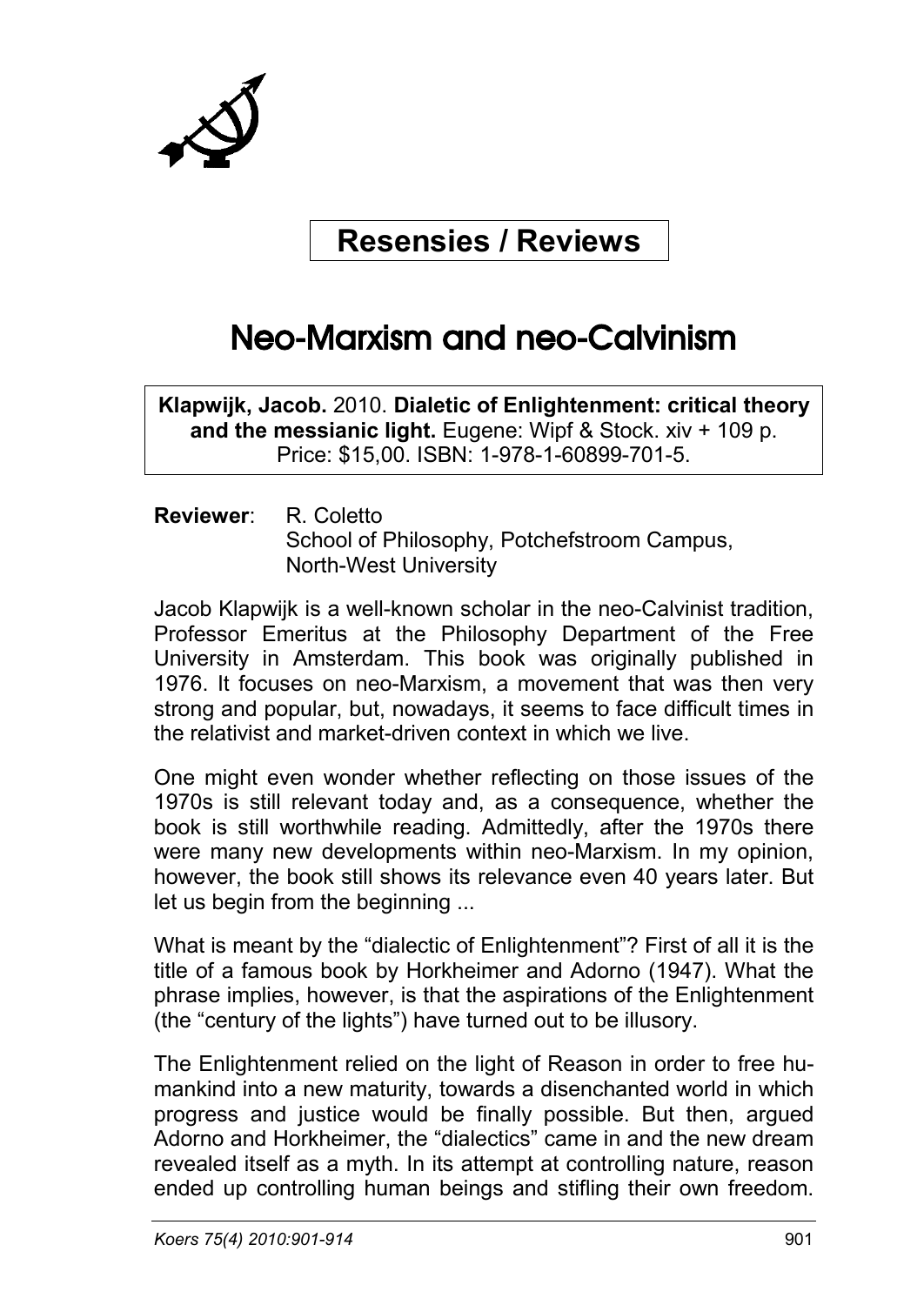(Those who are familiar with Dooyeweerd's analysis of the "nature and freedom" motif, will realise the convergence between the two schools on this theme.)

The Frankfurt School (on which Klapwijk's book focuses) did realise the failure of the rationalist project and has desperately tried to provide an alternative via its own analysis of politics, science, religion, art and so forth. In this analysis the School has distanced itself from the Enlightenment but also, to a large extent, from classical Marxism (although the latter is not a rationalist movement).

In his perspective, Klapwijk analyses with competence and precision the philosophies of Horkheimer, Adorno, Marcuse and Habermas (without forgetting a brief preliminary introduction to the Enlightenment, Hegel and Marx).

One surprising element emerging from this analysis is that, with Adorno for example, a point is reached (in his *Minima moralia)* where the need for a "light from outside" is recognised. The need for a kind of "redemption" is considered for a period, while in Horkheimer a "religious yearning" is also unearthed and the "hope principle" (which was elaborated by many German theologians), creates a further bridge for a dialogue with christian philosophy.

Unfortunately, these routes are often only mentioned by the authors of the Frankfurt School and not pursued further. Klapwijk's (diagnostic) point of view is that the "critical theory" of the Frankfurt School has not been critical enough, that it kept relying on reason while failing to realise that rationality itself is linked to an underlying "faith" in (or fundamental commitment to) what Dooyeweerd called "the pretended autonomy of theoretical thought".

Of course Klapwijk has sketched here only the preliminary basis for a dialogue. From the 1970s, as already mentioned above, there were further developments within neo-Marxism (especially with Habermas). It is interesting to know, however, that Klapwijk himself never abandoned this dialogue (cf. Klapwijk, J. 2000. A la recherche d'une philosophie ouverte: Herbert Marcuse et le néo-marxisme. *Hokhma*, 25(3):1-15).

More in general, neo-Calvinism has never abandoned its interest for neo-Marxism. I have in mind for example the contributions of Van der Hoeven on Marx, Popta on Sovietic Socialism, Wolterstorff on Liberation Theology, Zuidervaart on Adorno and so on. Klapwijk's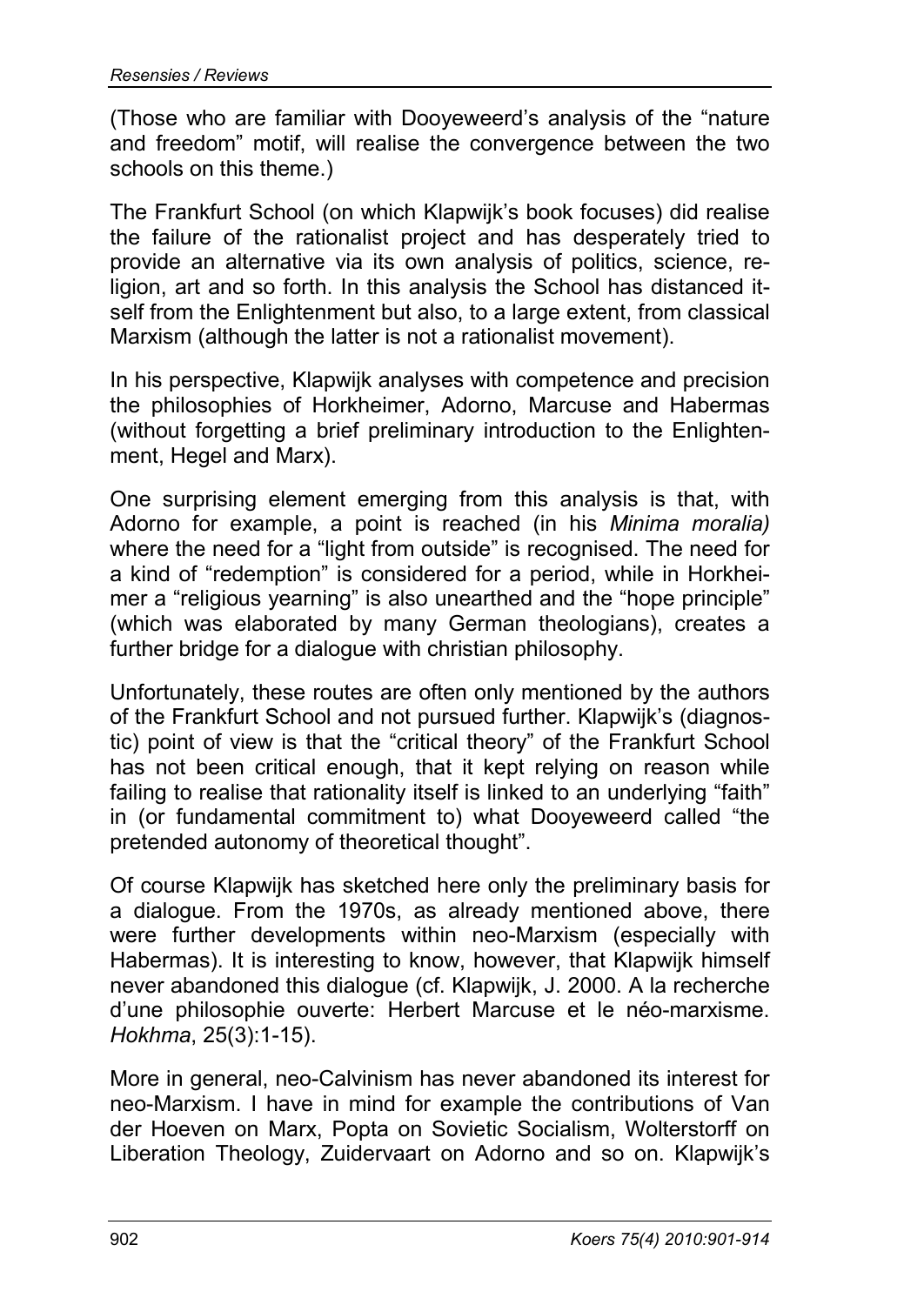book is therefore part of a broader contribution and dialogue, but it retains its own special place in this ongoing interaction.

The value of the book, even 40 years later, lies in the fact that it is written from an original point of view but also in its detailed and reliable analysis. It will help any reader to understand better this specific School of thought which may be facing several challenges in the present but is still quite influential in our cultures. It will also help the christian reader in particular to find unexpected connections between neo-Marxism and the "messianic light".

## Sustainable empowering learning environments

**Francis, Dennis, Mahlomaholo, Sechaba & Nkoane, Milton,** *eds***.** 2010. **Praxis towards sustainable empowering learning environments in South Africa.** Bloemfontein: Sun Press. 352 p. Price: R275,00. ISBN: 978-1-920383-07-7.

**Reviewer**: J.L. van der Walt Department of Comparative Education, Potchefstroom Campus, North-West University

According to the back cover, the collection of articles contained in this volume presents

... some of the best peer-reviewed papers from a conference with the theme *Creating sustainable empowering learning environments through scholarship of engagement*. This conference was held from 20 to 21 August 2009 at the Potchefstroom Campus of the North-West University in South Africa. Over 110 papers were presented, out of which 20 were selected for this publication based on a rigorous blind peer-review process. The main criterion for inclusion was that the paper should contribute to the theme by means of an original, tight, theoretical and empirical study conducted with the aim of informing the practice of creating sustainable empowering learning environments.

This brief background sketch explains the structure of the book. Its 352 pages embody twenty articles covering the entire spectrum of educational practice, ranging from Grade R (chapter 10), through grade 12 (chapter 18) to university education (chapters 1 and 4), and from the situation in South Africa (the majority of the articles) to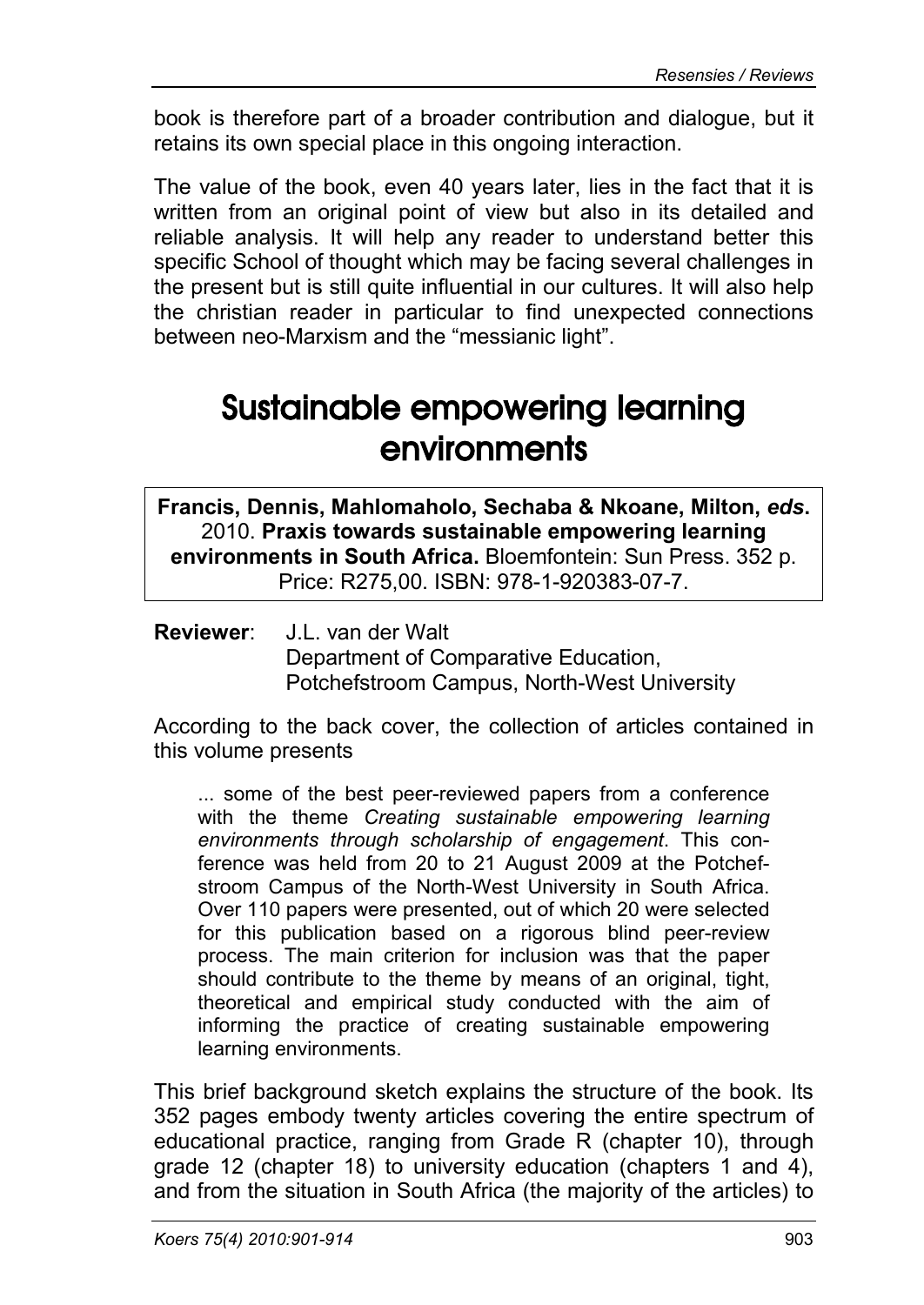that in other countries (Botswana, chapter 20). It covers a wide range of topics, including collaborative research, empowering learning environments, teacher research, self-directedness in learning, self-regulated learning, assessment procedures, experimental teaching strategies, scholarship of engagement, mother-tongue teaching, marginalised children, outcomes-based education, psychological assessment, sexuality education, school management, readiness for higher education, multicultural learning environments, service intervention, economic responsiveness, learning styles – to mention only the main rubrics.

The underlying tenor of the publication is empowerment and scholarship of engagement. Most of the articles therefore focus on empowerment of marginalised target groups and the provision of sustainable empowering learning environments. Some articles also attend to the underlying methodology, namely critical theory, mainly in its South African post-struggle form. The book contains two parts that come in handy for understanding not only its structure but also its purpose. It begins with an Overview in which the editors briefly explain the purpose of the publication, and then proceed to a brief summary of each of the contributions. This is helpful, given the diversity of the contributions that follow thereafter. The first chapter, authored by one of the editors (Mahlomaholo), also explains much of the rationale for putting together a publication of this nature.

In my opinion, a purchaser of the book will not read it from cover to cover, but will select certain topics and chapters that appeal to him/her. The contents of the book is too wide-ranging for a thorough study of every chapter. Put differently, I expect only readers interested in the topic of how to help marginalised target groups to become part of mainstream education in a sustainable manner will read every chapter. For the rest, I think readers might be interested in particular chapters, depending on their own fields of specialisation. This does not detract from the fact that I think the peer reviewers and the editors had done a good job in selecting these twenty articles for inclusion. Each of them is interesting and important in its own right. It is just that the diversity is just too wide for reading through the entire book.

The book is well-bound with an attractive green paperback cover. I would recommend buying the book and keeping it on a shelf near the computer for future reference, especially when researching the problem of marginalisation. This collection offers many an example of how the problem can be addressed in a more or less sustainable manner.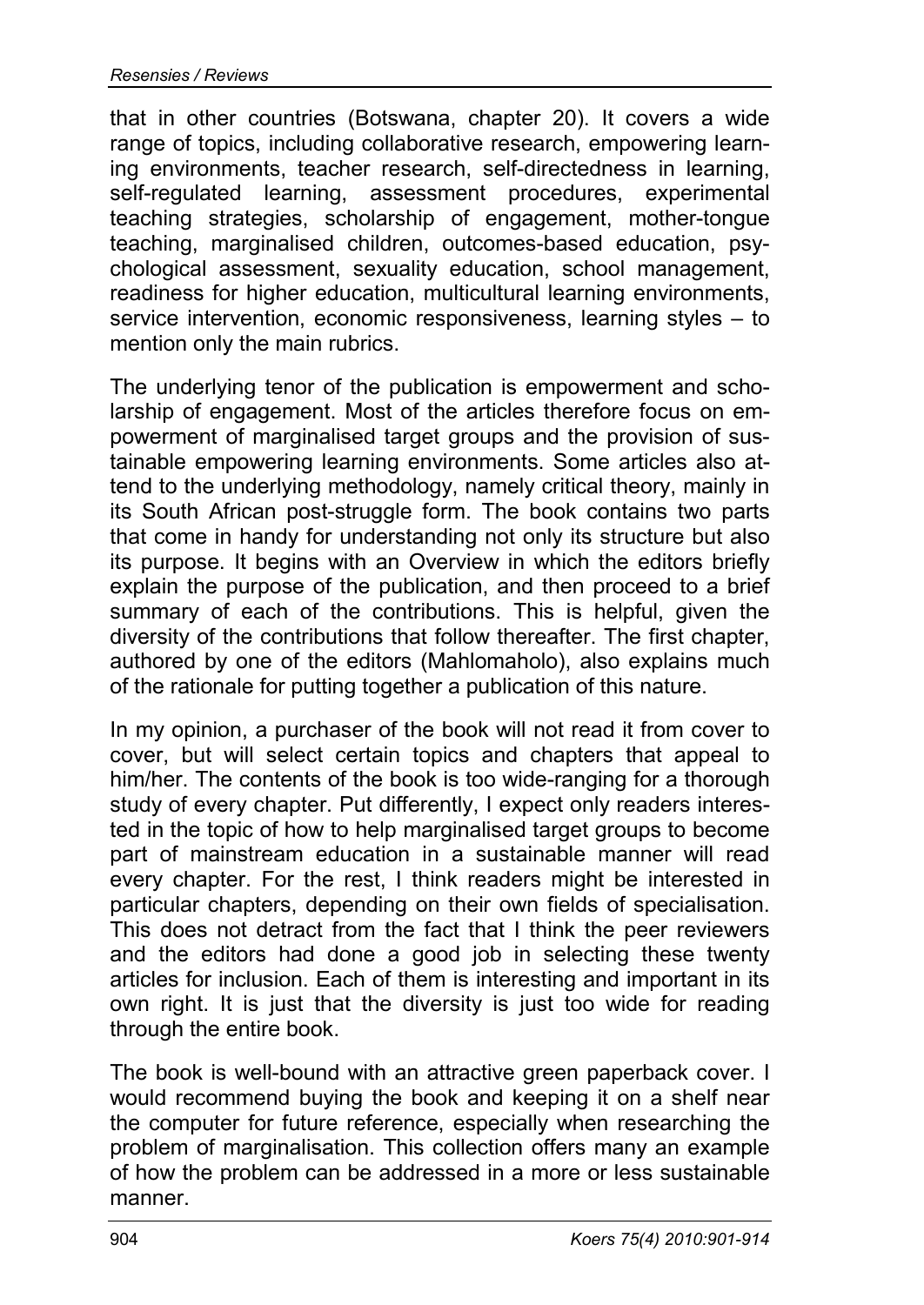# Uitdagings van ruimtelike integrasie, urbanistiek, vervoer en die omgewing

**Stijn, Das,** *red***.** 2009. **Hendrik M. Goudappel "reader" over de urbanistiek en planologie.** Bloemfontein: Sun Press. 227 p. Prys: R200,00. ISBN: 978-1-920383-02-2.

**Resensent**: C.B. Schoeman Vakgroep Stads- en Streeksbeplanning, Potchefstroomkampus, Noordwes-Universiteit

Die outeur bied in hierdie werk 'n versameling aan van die bydraes, benaderings en vertrekpunte van die werk van Hendrik M. Goudappel. Dit bestaan uit toepaslike onderwerpe oor artikels wat Goudappel binne die tema van die urbanisme gepubliseer het vanaf 1960 tot 1999. Daar word klem gelê op die rol wat begrippe binne verkeersordening, infrastruktuur, superstruktuur en ideologiese struktuur vervul in die beplanning en ontwikkelingsdenke. Die hantering van hierdie onderwerpe dui daarop dat menslike denke (en dus beplanning en ontwikkeling in die algemeen) deur die konkrete werklikheid, prosesse en idees en/of denkbeelde gerig word. Die hoofbydrae van Goudappel handel egter met die ontwikkeling van die urbanistiekkonsep. Sowat veertien van die bydraes van Goudappel in Nederlands is by die werk ingesluit.

Hierdie werk het wel meriete indien dit streng beoordeel word aan die hand van die onderwerp waarmee gehandel word en die redes wat die outeur vir die saamstel van die bundel verskaf. Die motivering vir die noodsaaklikheid om die werk te publiseer en die begrippe en konsepte aan die breër beplannings- en ontwikkelingsgemeenskap bekend te stel, lewer 'n besliste bydrae tot 'n alternatiewe benadering vir die komplekse ontwikkelingswerklikheid wat in Suid-Afrika bestaan. Dit moet egter gekwalifiseer word dat dit 'n spesifieke siening oor die begrippe en onderwerpe is wat hanteer word. Indien dit binne die konteks van ander teorieë en samelewingswerklikhede beskou word, lewer dit 'n bydrae om die Suid-Afrikaanse lewens- en werklikheidbeskouings, wat sterk kultuurgedrewe is, uit 'n alternatiewe oogpunt te verstaan.

Die werk behoort besondere ondersteuning te vind by professionele persone wat in die bou-omgewing, ontwikkelingsekonomie, ruimtelike beplanningsteorie, openbare bestuur, politieke wetenskap en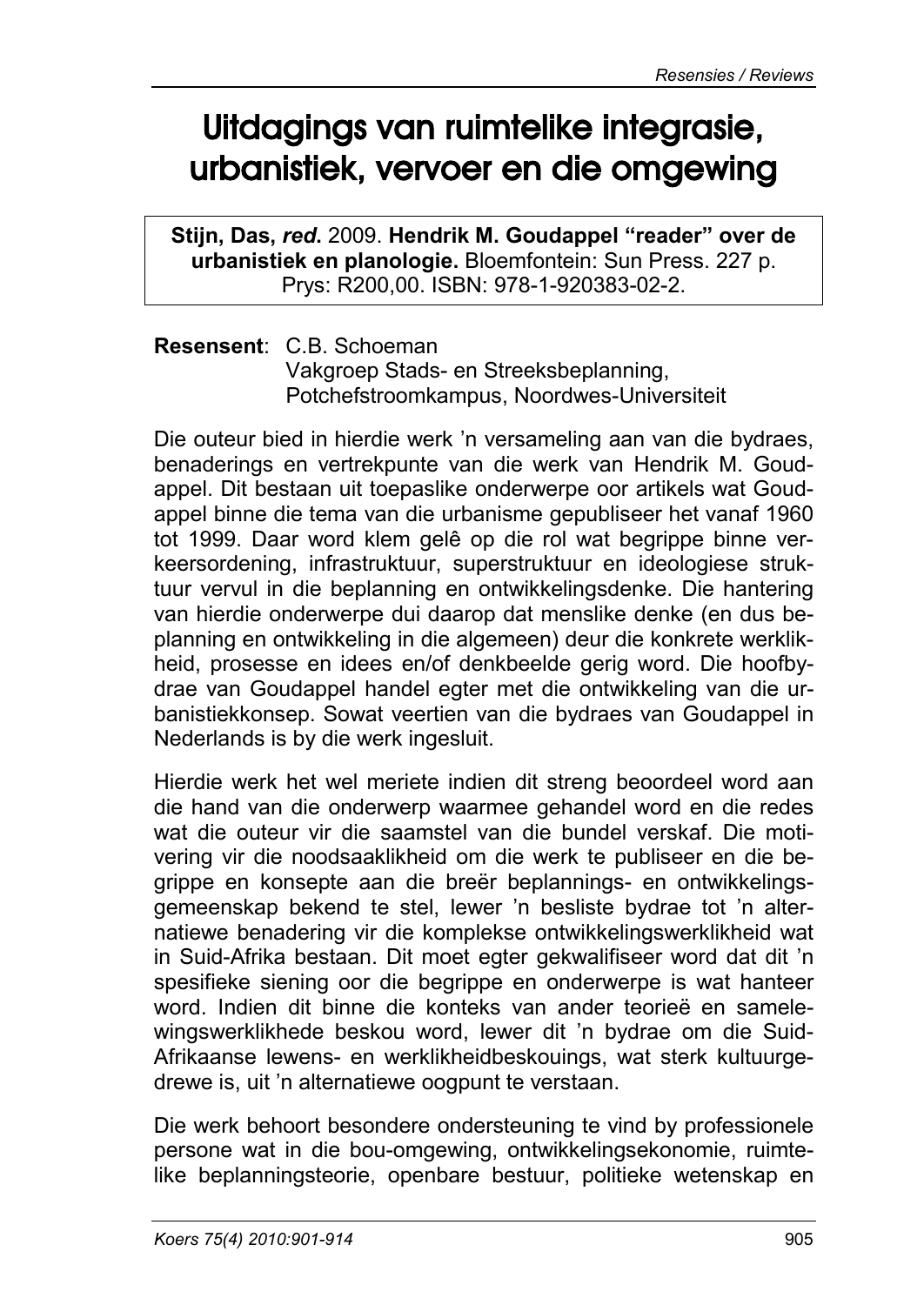vakfilosofie betrokke is. Die feit dat die werk slegs in Afrikaans en Nederlands gepubliseer is, mag die aantal lesers wat in die onderwerp belangstel, beperk.

Soos reeds vermeld, bestaan die werk uit 'n versameling reeds gepubliseerde artikels van Goudappel. Die Suid-Afrikaanse ruimtelike werklikheid bestaan uit 'n samestelling van werklikhede wat nie so homogeen is as wat dit in Europa bestaan nie. Die ontwikkeling van die gefragmenteerde stad as gevolg van politieke stelsels wat in die verlede ontwikkeling gerig het, is op die beginsel van ruimtelike skeiding van mense afgestem. Hierdie struktuur is na sewentien jaar se demokrasie nog steeds nie geïntegreer nie. Die werk van Goudappel lewer egter wel 'n bydrae deur uit 'n ander vertrekpunt na hierdie uitdaging te kyk. Tesame met ander beskouings en benaderings kan dit 'n bydrae lewer om die uitdagings van ruimtelike integrasie, urbanistiek, vervoer en die omgewing in konteks te verstaan.

## Nederland in die Ooste

**Schoeman, Karel.** 2009. **Handelsryk in die Ooste: die wêreld van die VOC, 1619-1685.** Pretoria: Protea Boekhuis. 351 p. Prys: R300,00. ISBN: 978-1-86919-270-9.

### **Resensent**: A. Wessels Departement Geskiedenis, Universiteit van die Vrystaat

Wanneer die geskiedenis van Suid-Afrika bestudeer word, is dit vanselfsprekend dat die geskiedenis in historiese konteks beoordeel moet word – in die eerste plek binne die konteks van die geskiedenis van die Afrika-kontinent, maar dan ook in die breër konteks van die wêreldgeskiedenis. Verder is dit belangrik dat die wortels van eietydse vraagstukke tot by hulle oorsprong nagespeur word – iets wat baie ver in die verlede kan terugstrek. Daar is altyd ook 'n kernvraag om weer en weer na te vors en te beantwoord, naamlik Op watter wyse het die multikulturele Suid-Afrikaanse samelewing tot stand gekom en deur die eeue heen ontwikkel, en wat is die gevolge daarvan? Daarmee saam is dit ook belangrik om te weet wat is die grondslae van ons samelewing en wat is die verband met ontwikkelings in ander wêrelddele.

In 'n tydvak waar die klem op sogenaamde "eietydse geskiedenis" val, is dit verblydend dat iemand soos Karel Schoeman voortgaan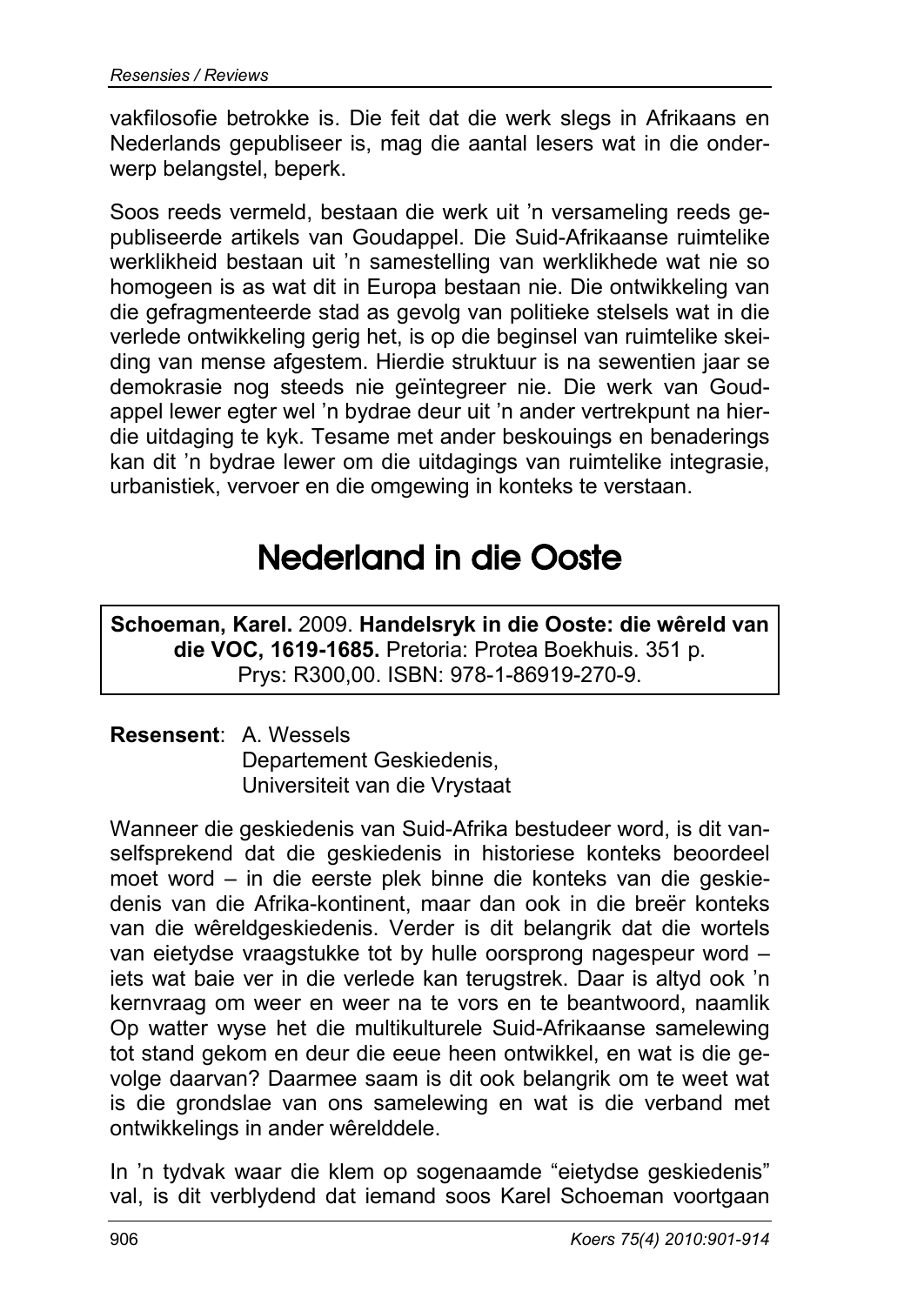om die grondslae van ons samelewing na te vors en aan die breër publiek bekend te stel. Dít doen hy op sy kenmerkend voortreflike wyse in *Handelsryk in die Ooste: die wêreld van die VOC, 1619- 1685*, die tweede van vyf tekste in die reeks, "Kolonie aan die Kaap", oor die vroeë blanke vestiging aan die Kaap.

Schoeman beskryf die "ontdekking" van die roete na die Ooste (hoofstuk 1), die totstandkoming en bestuur van die Verenigde Oost-Indische Compagnie (VOC) se uitgebreide handelsnetwerk in die gebied van die Indiese Oseaan in die sewentiende eeu (hoofstukke 2, 3 en 4), en beskryf dan 'n aantal handelsposte in detail: Ceylon (die huidige Sri Lanka), Malabar aan die weskus van Indië (hoofstuk 5), meer spesifiek Galle (op die eiland Ceylon) en Kotsjin (aan die suidweskus van Indië) (hoofstuk 6). Die hoogtepunt in die VOC se bestaan (omstreeks 1685) word in hoofstuk 7 belig, en 'n afsonderlike hoofstuk word aan die beskrywing van die retoervloot gewy (hoofstuk 8). In Hoofstukke 9, 10, 11 en 12 word die "Indische wêreld" in meer besonderhede bespreek, met die klem op Batavia (die VOC se administratiewe hoofstad in die Ooste). Die hoogs omstrede kwessie van slawehandel kry ook aandag. Wat laasgenoemde betref, word onder meer gelet op die invloed wat dit op die lewe aan die Kaap gehad het.

Vir die meeste Suid-Afrikaanse lesers – wat waarskynlik min of geen kennis van die VOC het – bied *Handelsryk in die Ooste* besonder baie insig en word die stigting van die verversingspos aan die Kaap in 1652 in konteks geplaas. Die boek verskaf ook internasionale perspektiewe deurdat die wedywering tussen die destydse groot seevarende moondhede (Engeland, Frankryk, Portugal en Nederland) beskryf word, insluitend hulle pogings om vastrapplek in verskillende oosterse gebiede te bekom en die soms bloedige stryd om monopolieë in die handel met kosbare produkte soos speserye, tekstiel en porselein te verkry. (Tot soveel as 200 000 stukke porselein is jaarliks na Nederland verskeep.) Wie suksesvol was, het skatryk geword. Daarvan getuig die swierige lewenstyl van die amptenary en handelaars met hulle kosbare en modieuse oosterse meubels en tapyte. Natuurlik het onreëlmatighede/korrupsie/oneerlikheid ook voorgekom. Dit is fassinerende leesstof, met veel stof tot nadenke.

Soos al Schoeman se ander historiese werke, getuig ook hierdie boek van goeie navorsing. In hierdie verband kan onder meer na die eindnote en bronnelys verwys word. Daar is ook 'n handige register en twee kaarte wat help om die leser geografies te oriënteer. Indien afdrukke van skilderye en ander illustrasies ingevoeg is (byvoor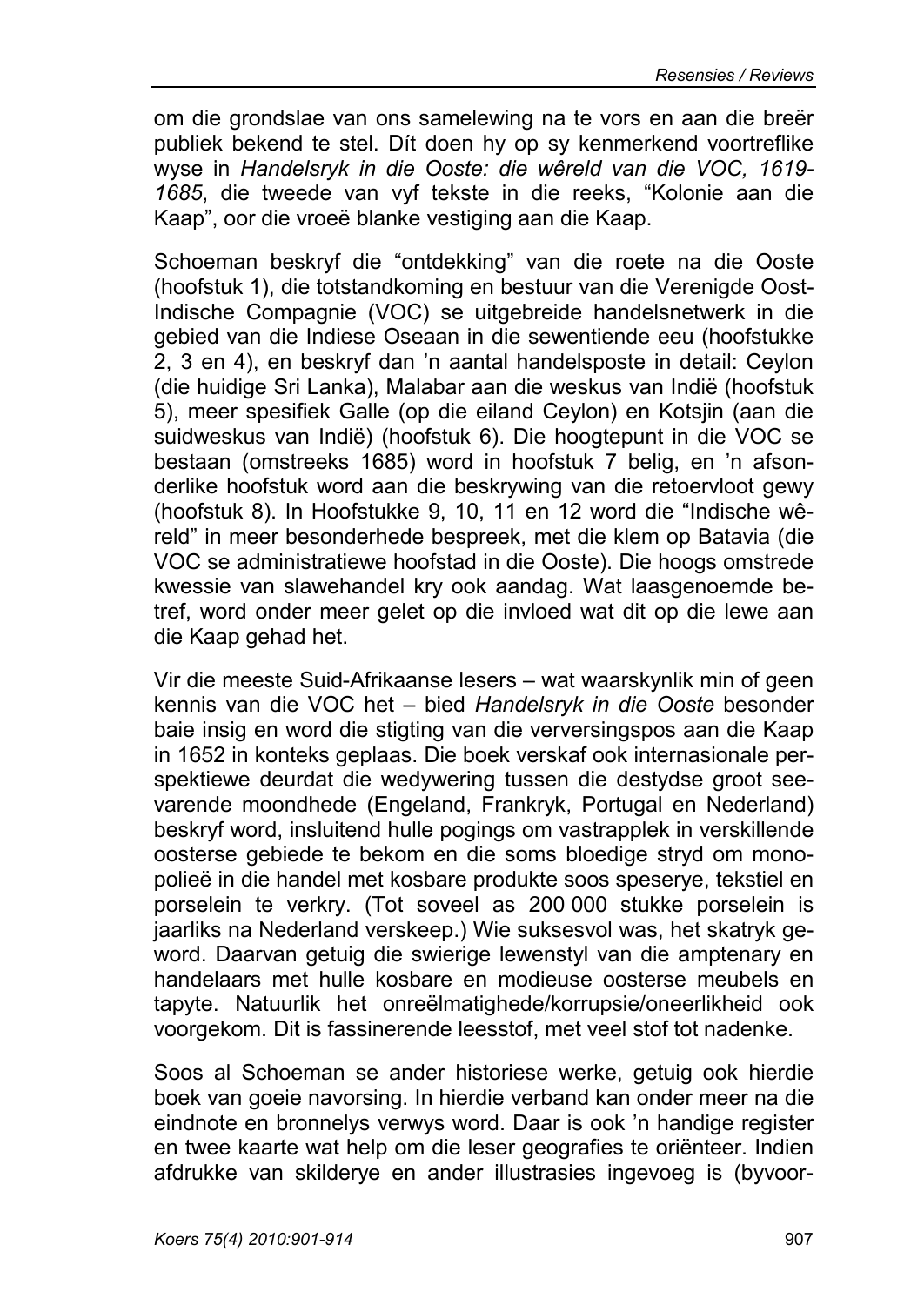beeld van skepe en van plekke in die Ooste waarna verwys word), sou dit die waarde van die boek nog verder verhoog het.

*Handelsryk in die Ooste* verskaf waardevolle kultuurhistoriese agtergrond oor die VOC se uitgebreide ryk en belange (waarvan die Kaap aanvanklik slegs 'n klein onderdeel was). Die boek kan met groot vrug gelees/bestudeer word deur enigiemand wat in die vroeë geskiedenis van Suid-Afrika belangstel. Dit is egter ook bedoel vir persone wat die Suid-Afrika van vandag beter wil begryp. Eietydse geskiedenis is immers, streng gesproke, enige geskiedenis wat op watter wyse ook al lig werp op die huidige samestelling en dinamika van watter samelewing ook al. In die huidige geglobaliseerde wêreldkonteks is dit belangrik om in gedagte te hou dat die Nederlanders meer as drie eeue gelede eens 'n "globale" handelsryk gevestig en bedryf het.

# Major contribution to the historiography of the Anglo-Boer War

**Wessels, André.** 2010. **A century of postgraduate Anglo-Boer War (1899-1902) studies.** Bloemfontein: Sun Press. 205 p. Price: R225,00. ISBN: 978-1-920383-09-1.

### **Reviewer**: N. Stassen Department Historical & Heritage Studies, University of Pretoria

This publication, a comprehensive list of all postgraduate studies on any conceivable aspect of the Anglo-Boer War, was compiled in the course of almost 30 years. No effort has been spared in trying to ensure that the list is as complete and correct as possible. In addition to source lists, footnotes and endnotes in numerous publications, finding aids and databases at universities, academic colleagues and relevant people across the globe were consulted to compile this list. This publication is a logical extension of a work the author published in 1987: *Suid-Afrikaanse verhandelinge en proefskrifte oor die geskiedenis van die Anglo-Boereoorlog: 'n bronnestudie* (HSRC, Pretoria).

In chapter 1 a brief background history of the war, as well as a historiography of the postgraduate studies on the war, is given.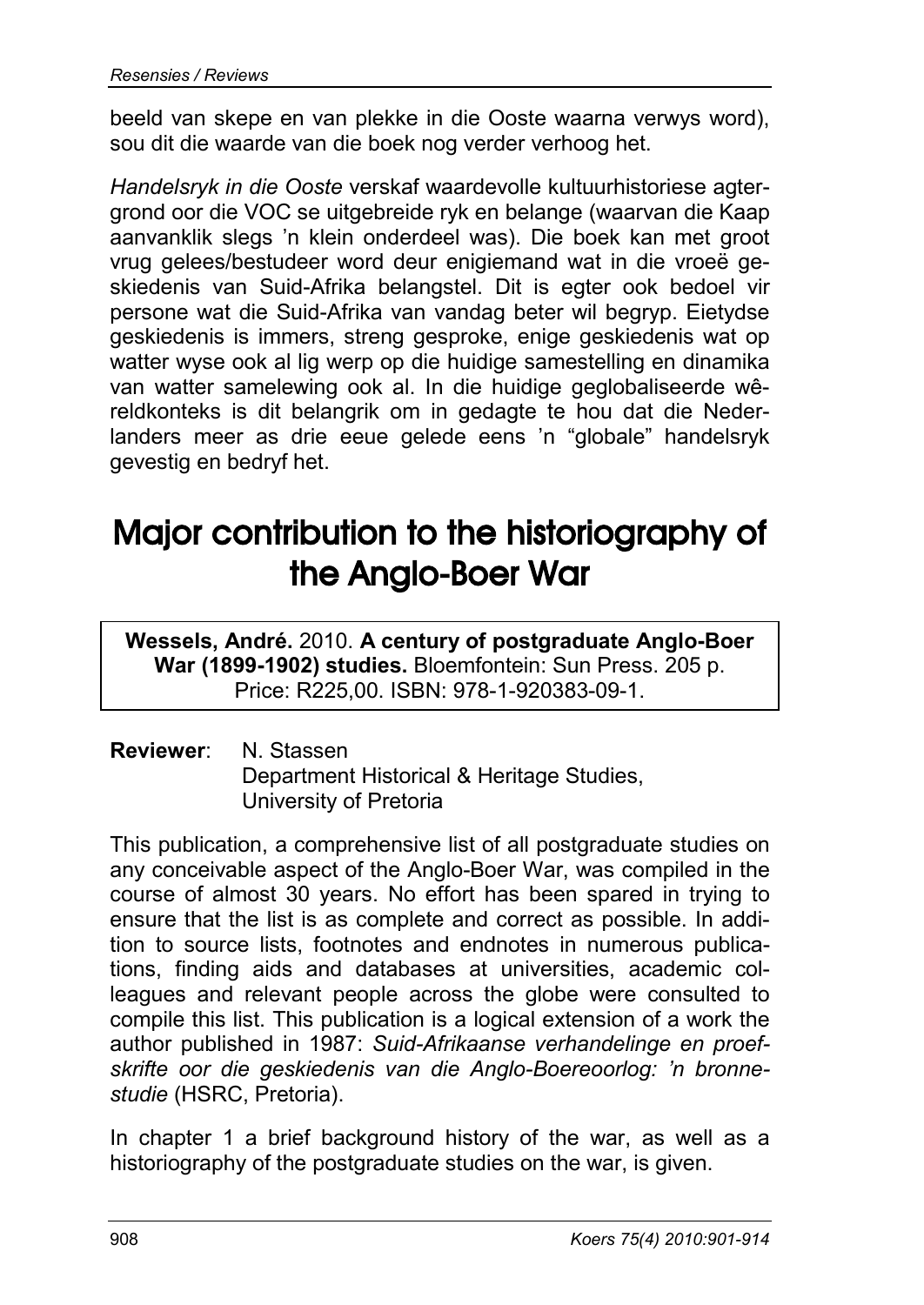The author identified 139 Master's and 84 Doctoral studies that focus exclusively on the war, as well as 125 Master's and 212 Doctoral studies that deal to some extent with the conflict. Statistical data are provided and interpreted in chapter 2.

Two lists are provided, comprising all 560 Anglo-Boer War studies completed in the century between 1908 and 2008. If a study has subsequently been published in book form, information about this is also provided.

In chapter 3 the first list is arranged by country of origin (seventeen countries of origin as well as "other countries"). Background information regarding each country's involvement in this conflict is also provided. It would come as a surprise that no postgraduate studies completed in other African countries are listed although the war did have an impact on South West Africa (Namibia), Bechuanaland (Botswana), Rhodesia (Zimbabwe), Swaziland, Lesotho and Mozambique. It would come as an even bigger surprise that not so many studies that deal exclusively with the war were undertaken at universities in the United Kingdom (sixteen studies), compared with 113 at South African universities, 49 at American universities, and even twelve at Canadian universities. The fact that it was only number 226 out of 230 conflicts during Queen Victoria's long reign probably accounts partly for this.

In the last chapter (chapter 4) all of these studies are listed once again, but this time thematically in 22 topics as well as "other topics". Fields which have not yet been researched are indicated. This reviewer feels there is some scope for refinement of the "other topics", by listing some of these studies under "The war and the wider world" (already listed as a topic), "The impact of the war on British society" or even the impact of the war on the four South African states (the South African Republic, the Orange Free State and the two British Colonies). In rigidly dividing the studies under topics, there is also the possibility of some overlap which was not accounted for.

Seven appendices and a source list conclude this publication.

This reviewer can only concur with two views expressed in the publisher's blurb on the back cover, viz. that this publication is "a major contribution to the historiography of the Anglo-Boer War" by Prof. Fransjohan Pretorius and "an absolutely invaluable digest of the wealth of postgraduate work on the South African [Anglo-Boer] War" by Prof. Ian Beckett.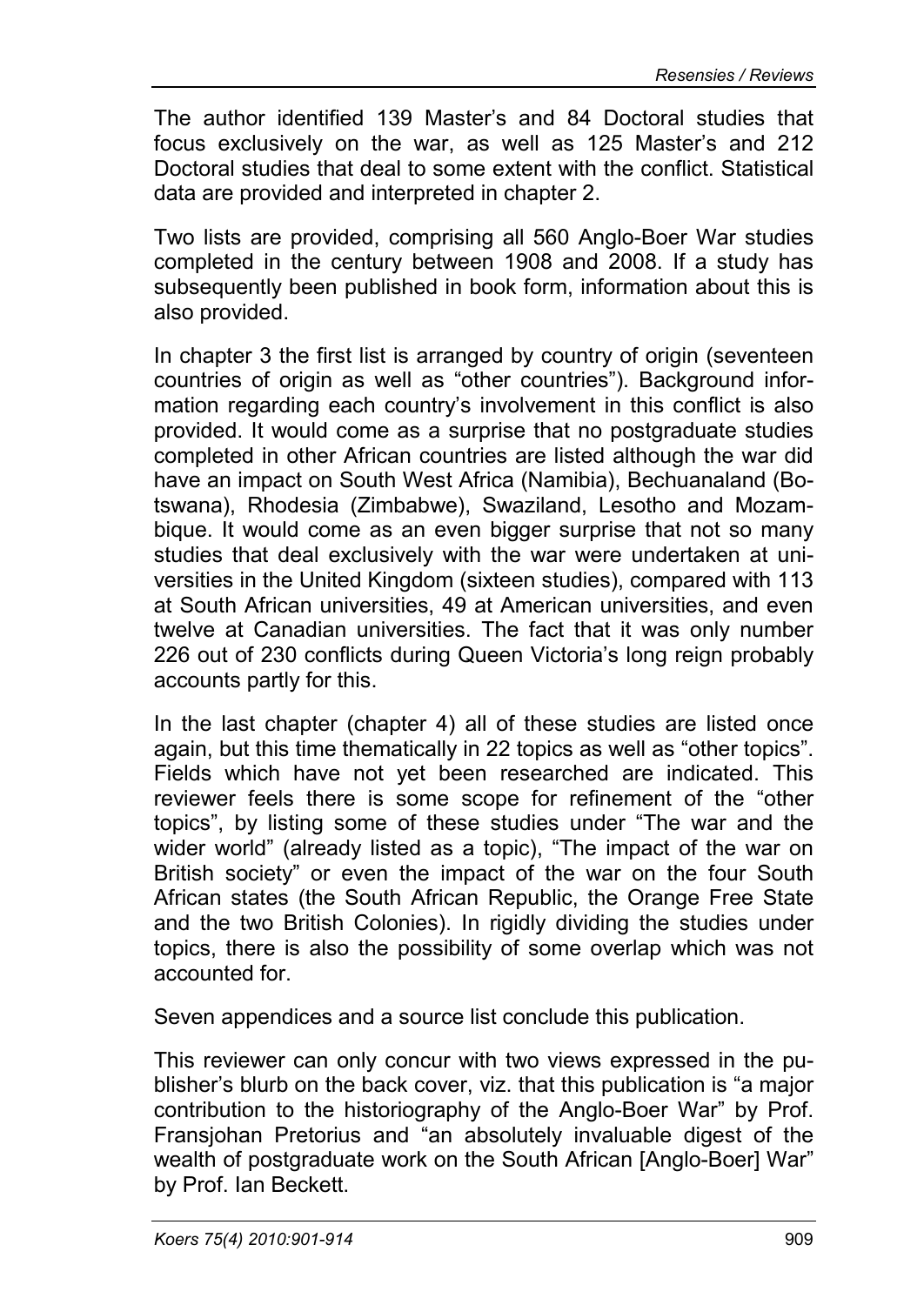Normally, proofreading bibliographic lists brings out the best or the worst in any proofreader. In the case of this publication the standard of proofreading is exceptionally high. Ms Alice de Jager, who was responsible for the copy-editing of the text, and the proofreader(s) who is not mentioned per se, are to be commended for their excellent work.

The publisher is to be commended for publishing a work which, because of its elitist nature, will not find a mass market but nevertheless is a work of extraordinary scope.

The author's Preface mentions "students, historians, and other academics and scholars, as well as other researchers and anyone interested in the history of the Anglo-Boer War" as possible readers of this publication, a view with which this reviewer can only agree.

Although no effort has been spared in trying to ensure the completeness of the lists, this reviewer could detect, after considerable effort, two minor omissions in the text. A study for the Master's degree at the Université François Rabelais in Tours by Johanna E.T. Steyn, *Les Boers dans la littérature française* (1993) has not been included.

Secondly, the Doctoral study of L.J.S. Changuion, *Arbitrasie of bemiddeling? Die rol van die Verenigde State van Amerika in die Anglo-Boereoorlog, 1899-1902* (1982), is included in the text but the fact that it has subsequently been published as *Uncle Sam, Oom Paul en John Bull: Amerika en die Anglo-Boereoorlog, 1899-1902* (Protea Boekhuis, Pretoria, 2001) is not mentioned.

### Insiggewende egodokument

**Schoeman, Karel.** 2010. **Die Bosmans van Drakenstein: persoonlike dokumente van die familie Bosman van Drakenstein, 1705-1842.** Pretoria: Protea Boekhuis. 395 p. Prys: R250,00. ISBN: 978-1-86919-384-3.

**Resensent**: A. Wessels Departement Geskiedenis, Universiteit van die Vrystaat

Egodokumente (met ander woorde, dokumente van 'n persoonlike aard soos dagboeke, herinneringsgeskrifte en briewe) is belangrike bronne van inligting vir die historikus (asook vir die geskiedenisstu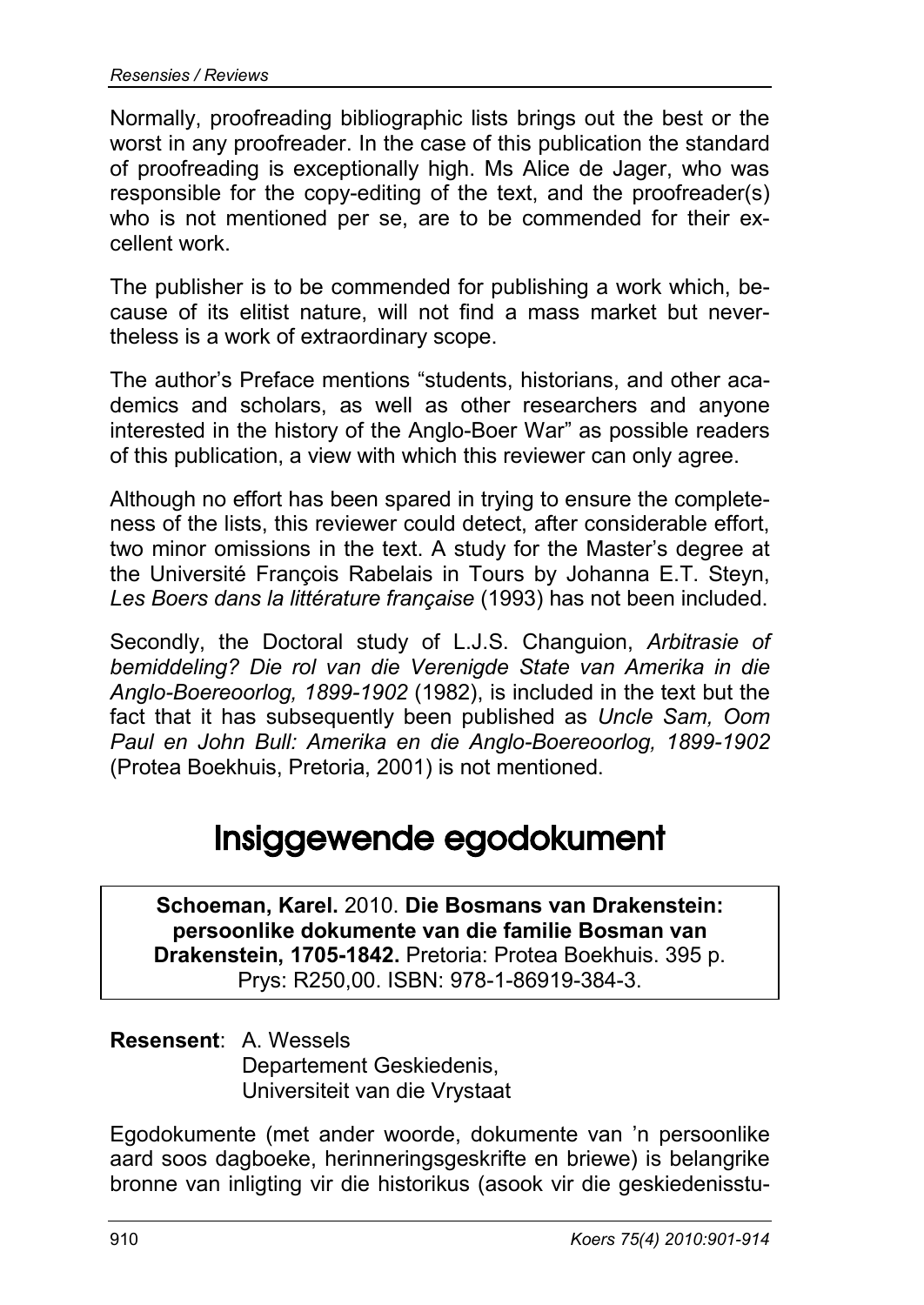dent en geskiedenisnavorser in die algemeen). Behalwe dat hierdie tipe bronne soms inligting bevat wat nêrens anders gevind sal word nie, word die leser ook by die lees van egodokumente so naby as moontlik aan die gees en atmosfeer van 'n bepaalde tydvak gebring. Uiteraard is egodokumente gewoonlik baie persoonlik van aard en dus ook subjektief. Dit moet gevolglik met omsigtigheid hanteer word en die inligting wat daarin vervat is, moet so ver moontlik aan die hand van ander bronne bekragtig word.

Egodokumente is nie altyd maklik bekombaar nie en boonop is dit meestal in die oorspronklike handskrif van die opsteller (byvoorbeeld dagboekskrywer/-skryfster of briefskrywer/-skryfster). Om sommige handskrifte te ontsyfer, is op sigself geen geringe taak nie. Wêreldwyd is daar dus historici en ander kundiges wat egodokumente transkribeer en dan publiseer ten einde dit aan 'n wyer gehoor bekend te stel. Sodanige dokumente moet verkieslik in gepubliseerde formaat ook geredigeer en geannoteer word, met ander woorde deur verklarende aantekeninge of notas belig word, ten einde die teks nog beter vir die leser te ontsluit. Gewoonlik word die tekste ook van 'n inleiding voorsien.

Dít alles het Karel Schoeman op voortreflike wyse gedoen met 'n seleksie uit 'n versameling dokumente wat met die Bosman-familie van die Drakensteinvallei verband hou. In 1707 is die Nederlander, Hermanus Bosman (1682-1769) as sieketrooster van die gemeente Drakenstein aangestel. Hy is getroud met die dogter van 'n Franse vlugteling, en in die loop van die volgende sowat 100 jaar het hy en sy afstammelinge vooraanstaande inwoners van die distrikte Paarl en Stellenbosch geword. *Die Bosmans van Drakenstein* bevat transkripsies van ongeveer 100 briewe, ander persoonlike geskrifte, gedigte en dokumente uit 1705 tot 1842 wat met hierdie familie verband hou. Die gepubliseerde egodokumente was die werk van 24 individuele skrywers: dertien mans en elf vroue.

Onder die getranskribeerde, gepubliseerde dokumente is die lang verslag van Hermanus Bosman se siekte en dood, wat deur sy dogter, Elizabeth, opgestel is, asook die korrespondensie tussen sy dogter, Susanna, en die Nederlandse predikant Theodorus van der Goe, 1749-1751. Uit die gepubliseerde dokumente blyk die Bosmanfamilie se belangstelling in godsdienstige en kerklike aangeleenthede, asook hulle aktiewe betrokkenheid by die Theron-saak, 1771- 1781 – 'n saak wat die Drakenstein-gemeente jare lank ontwrig en verdeel het.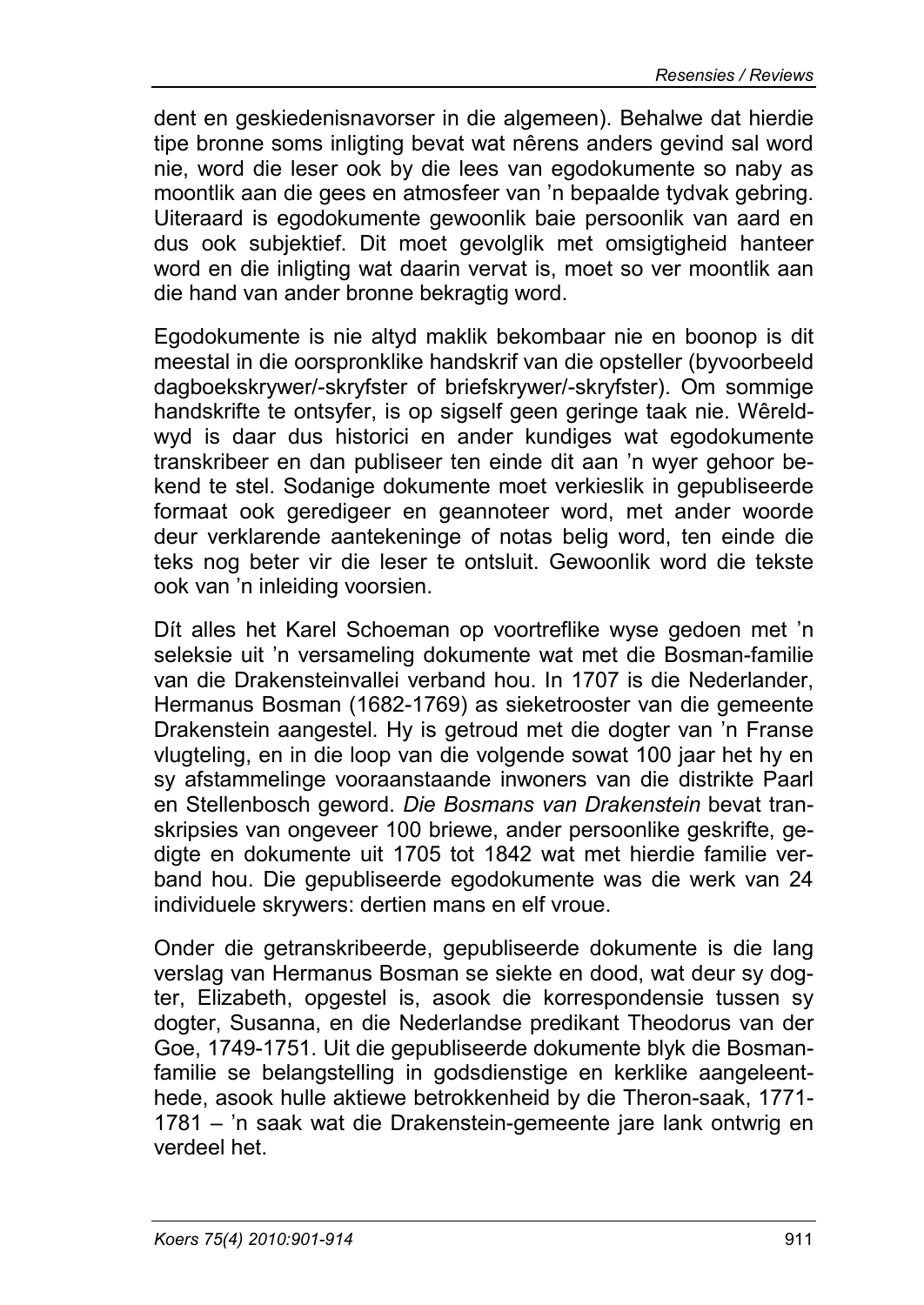Karel Schoeman het nie net die Bosman-egodokumente getranskribeer nie, maar hulle ook geannoteer (vgl. die 442 annotasies in die vorm van voetnote) en ook van uitvoerige inleidings (met 323 bronverwysings) voorsien, waarin die dokumente in hulle historiese en sosiale konteks geplaas en verdere inligting oor die familie verskaf word. Let in hierdie verband byvoorbeeld op die agtergrondgeskiedenis oor "Die familie Bosman van Drakenstein" (p. 13-91) en "Die kerklike en godsdienstige lewe aan die Kaap in die agtiende eeu" (p. 92-109).

Die belangstellende leser sal die bronnelys (p. 369-372) nuttig vind, terwyl die persoonsregister (p. 373-384) en algemene register (p. 385-395) help om die teks vir die ernstige navorser te ontsluit. 'n Kaart en enkele afdrukke van sketse sou die waarde van die boek verder verhoog het.

Karel Schoeman het in die verlede 'n hele reeks bronnepublikasies, die *Vrijstatia*-reeks (oor aspekte van die geskiedenis van die (Oranje-)Vrystaat in die negentiende eeu), die lig laat sien. Nou het hy weereens 'n bundel belangrike bronne in geredigeerde en geannoteerde formaat gepubliseer. *Die Bosmans van Drakenstein* verskaf betekenisvolle inligting oor die omstandighede en godsdienstige lewe in die Drakensteinvallei gedurende die agtiende en eerste deel van die negentiende eeu. Enigiemand wat in Suid-Afrikaanse geskiedenis in die algemeen en meer spesifiek in kultuurgeskiedenis, godsdienstige kwessies en genealogie belangstel, behoort veel uit hierdie publikasie te kan put.

## Suid-Afrika se Grensoorlog, 1966-1989: 'n versameling kontemporêre artikels

**Barnard, Leo,** *gasred***.** 2009. **Grensoorlog/Border War 1966- 1989. Deel 2.** Bloemfontein: Sun Press. 367 p. Prys: R150,00. ISBN: 0-285-2442.

#### **Resensent**: G. Bentz

Departement Krygsgeskiedenis, Universiteit Stellenbosch

Met die intreeslag meld die redakteur dat die Grensoorlog, gemeet teen ander wêreldkonflikte, slegs as 'n reeks skermutselings beskryf sou kon word. Die Suid-Afrikaanse Regering van daardie era se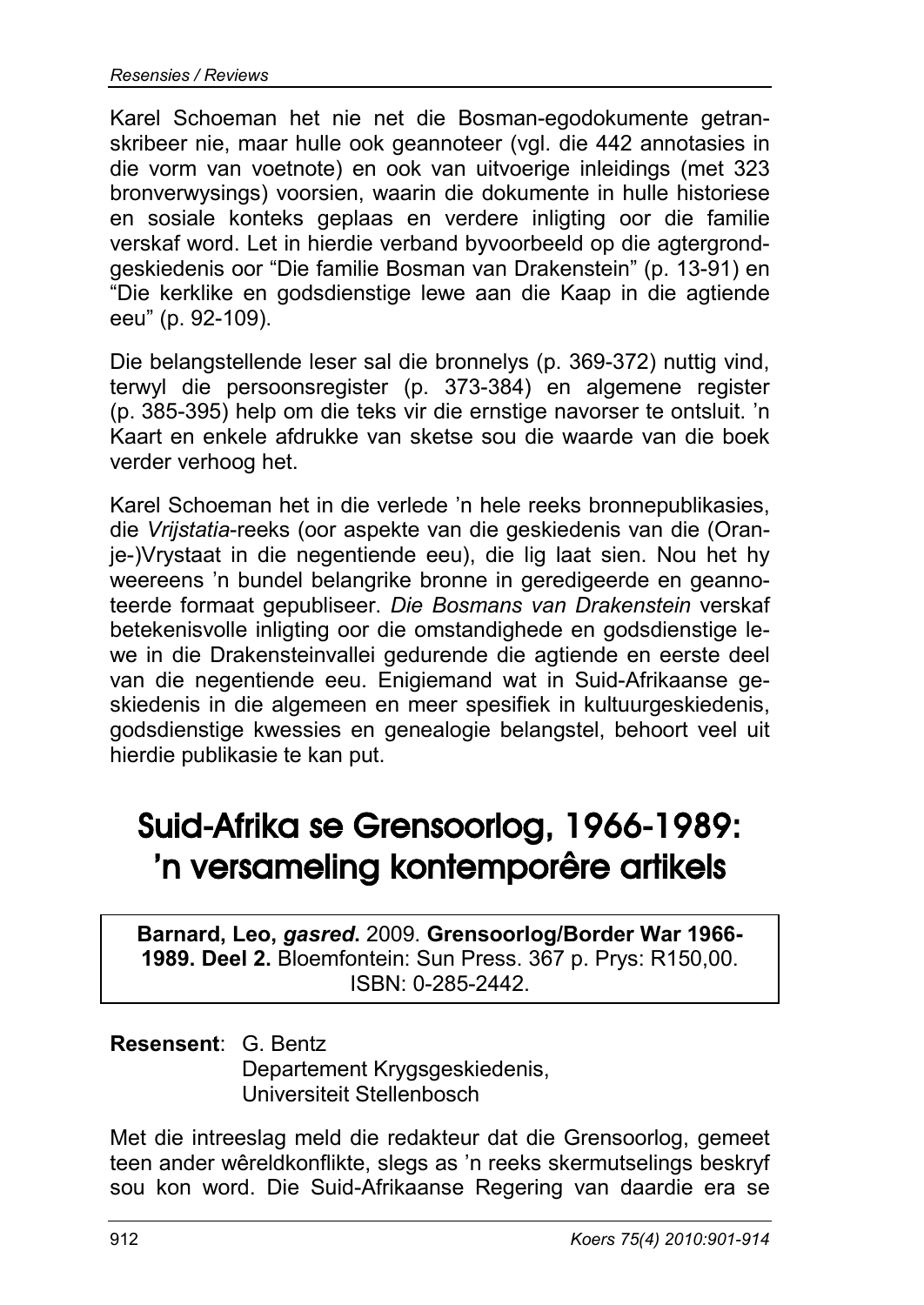stilswye oor sy betrokkenheid in die konflik het tereg daartoe bygedra om die toenemend eskalerende militêre aktiwiteite in die suide van Angola van die publiek te weerhou. Individue van oor 'n breë spektrum het deel van hierdie skermutselings gevorm en vir hulle wat opofferings gemaak het, was dit inderdaad 'n era van 'n totale aanslag.

Die afgelope paar jaar het 'n vloedgolf publikasies wat handel oor persoonlike ervarings aan die grens, die lig gesien. Wat hieraan verfrissend is, is die feit dat al hoe meer gewone rolspelers na vore getree het. Suid-Afrikaanse dienspligtiges, insluitend "medics'', troepies en selfs "parabats" het begin skryf oor wat hulle in die noorde beleef het. Die tydskrif se eerste artikel, "The citizen soldier in the Border War", is inderdaad 'n logiese beginpunt waar die leser bekend gestel word aan die organisasie en deelname van die burgermageenhede asook die totstandkoming van nasionale diensplig. Met die mannekragprobleem in 'n redelike mate opgelos, kon die SAW aandag skenk aan die ontwikkeling van 'n strategie om die oorlog in sy guns te swaai. Hierdie strategie word deur Jacobs uiteengesit in "The forward defence strategy of the South African Defence Force (SADF) 1978-1989". Dit is hier waar die leser ervaar hoe die Suid-Afrikaanse regering beplan het om sy gewapende magte aan te wend ten einde die interne situasie te beheer en eksterne vyandiggesinde elemente te destabiliseer. Dit is vanselfsprekend dat konflik van enige aard nie net 'n uitwerking op die fisiese betrokkenes sal bewerkstellig nie, maar ook op die families en geliefdes. Liebenberg en Ferreira se artikel fokus op die impak van die konflik op Suid-Afrika en Angola. Wat hier noemenswaardig is, is dat die artikel meer fokus op die nie-militêre nagevolge van die Grensoorlog, insluitend negatiewe sosiale tendense, ontwrigting van die familiestruktuur, ekologiese impak en die misbruik van natuurlike hulpbronne soos diamante in Angola.

Vir lesers wat meer geïnteresseerd is in die suiwer militêre aspekte van die Grensoorlog, is daar heelwat om van te kies. Barnard se vier artikels oor die Suid-Afrikaanse Lugmag (SALM) behoort genoeg te wees om in menige vliegtuigfundi se behoeftes te voorsien en Lord se kort beskrywing van die SALM se eerste "kill" sedert Korea het die hoendervleisfaktor waarna vegvliegtuigentoesiaste smag.

Römer Heitman en Scholtz verskaf onderskeidelik oorsigte oor die toerusting wat deur die Leër gebruik was en ook die aanwending daarvan ter ondersteuning van die Leër se doktrine. Hierdie twee stukke vorm 'n uitstekende basis waarvandaan die Slag van Cassinga, 4 Mei 1978, in die daaropvolgende twee artikels bestudeer